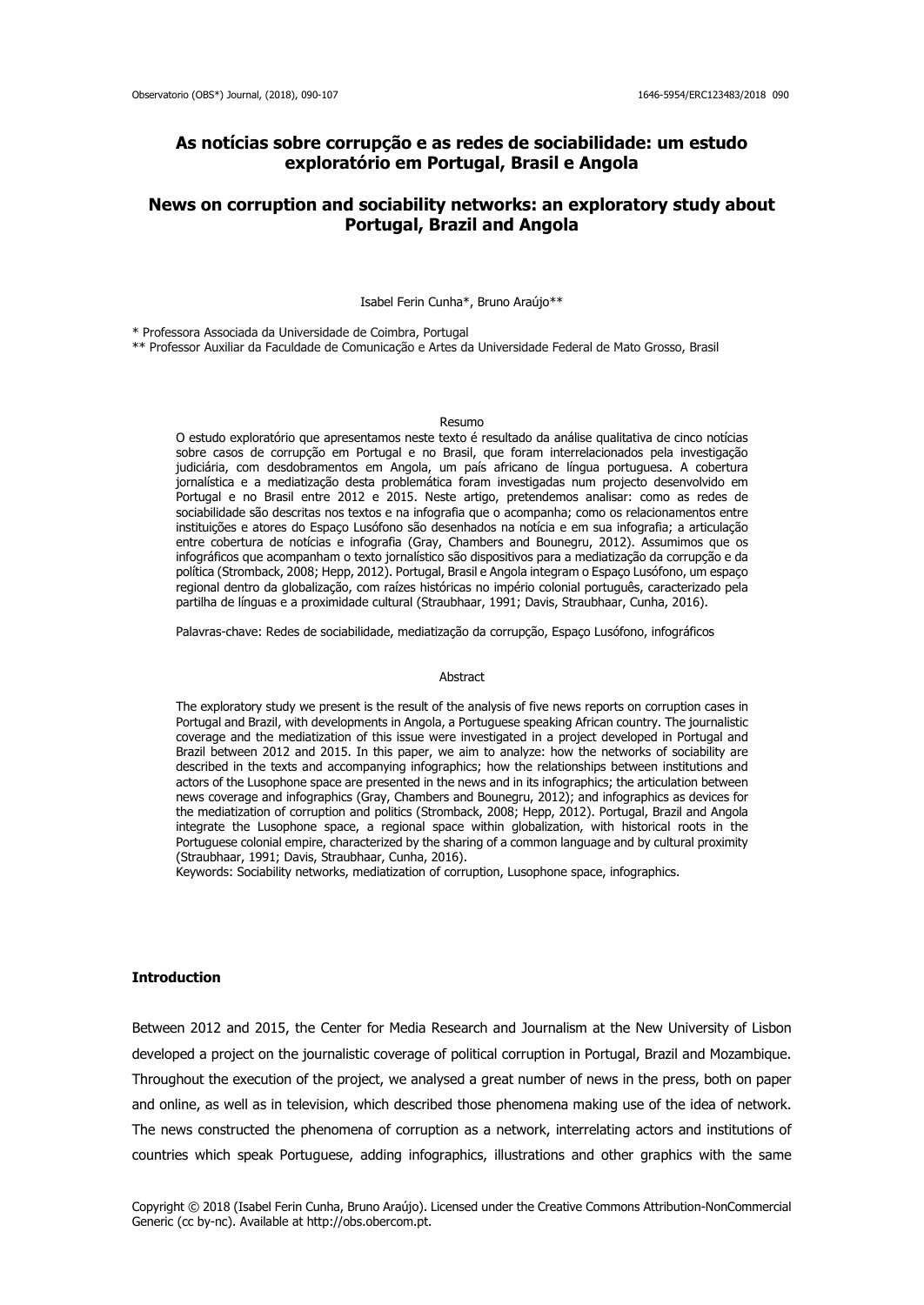network appearance. This raised a number of questions. How are sociability networks of corruption described in the press and what relationships do they establish with the infographics which accompany the news? What relationships are drawn between actors and institutions of the Portuguese-speaking world? In what way does the description of network relations and the utilization of infographics constitute a kind of mediatization devices?

The paper aims to reflect on the presentation of corruption as a network in the news, based on an exploratory study of five news stories from five periodicals from three Portuguese-speaking countries (Brazil, Angola and Portugal). It also intends to observe the relations between actors and institutions, as drawn in this news and its infographics. This article also tries to understand the role of these procedures as a factor of mediatization, in the sense of involving the logic of visibility and the processes of signification made by the media.

The selection of newspapers, printed and online, took into account the circulation and audience in each country. The choice of the five news items followed these criteria: 1) they were published in printed or online media of great circulation and audience; 2) they focused on the cases of corruption with greater visibility in those countries, namely the cases *Marquês* (Portugal) e *Lava-Jato* (Brazil); 3) they consisted of text and infographics; 4) they described, in the form of a network, public and private institutions and actors from the three countries which belong to the Lusophone space. We must emphasize that these countries share a historical and cultural space, originating from the geographic area of the former Portuguese empire. Despite colonization, wars and historical conflicts, these countries have maintained a dense population and economic and cultural ties throughout the centuries. We also point out that the production and sharing of news, books, theater, music, news and soap operas constitute, since the seventies of the last century, elements which generate proximity between these countries (Strauhbaar, 2001; Davis, Strauhbaar and Cunha, 2016).

This exploratory study thereby focuses on news published in printed and online media of Angola (Folha8), Brazil (Portal G1.com and Estado de São Paulo) and Portugal (Observador and Semanário Sol). They report cases of corruption with high social visibility in the form of a network, and they include infographics. We would like to point out that *Semanário Sol* was bought by the Angolan owned Newshold group, and the news site O Observador, although considered an independent newspaper, maintains relations with rightwing political and economic circles in Portugal. In Brazil, the newspaper O Estado de S. Paulo and the G1.com news site, from which the empirical material for this exploratory study was extracted, belong respectively to *Grupo Estadão* and *Grupo Globo*, family-owned media groups which are also two of the five largest in Brazil. In Angola, Folha 8 is an independent Angolan newspaper, which has opposed the dictatorial regime and is supported by the German Konrad Adenauer Foundation.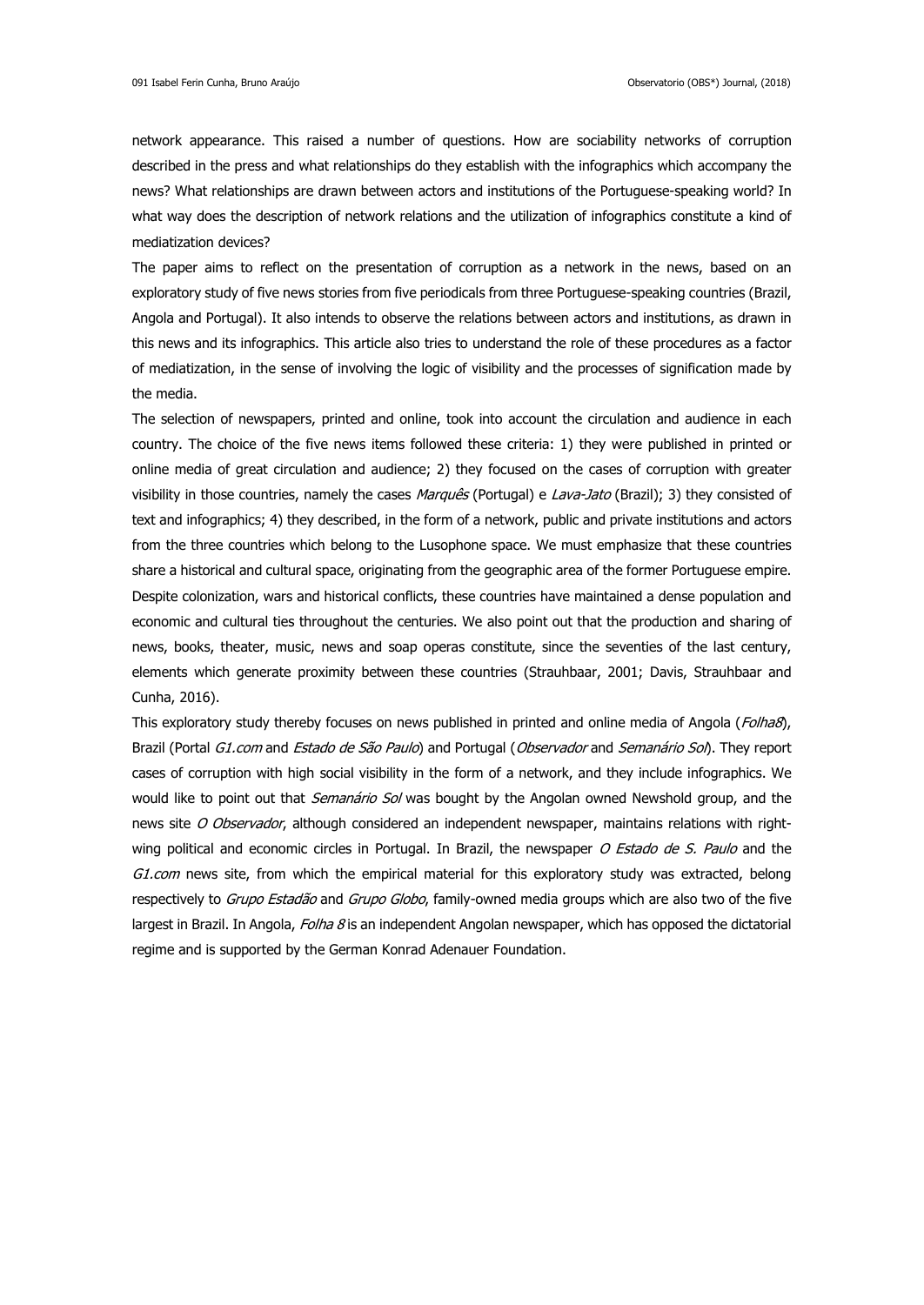The cases which we identified as having a high social visibility are, in alphabetical order: BES<sup>1</sup>, Lava Jato<sup>2</sup>, Marquês<sup>3</sup> and Mensalão<sup>4</sup>. According to the ongoing legal investigations, these cases are interconnected. Their processes drag on in courts and have been covered by the media (press, television, radio, social networks) for many years. They have ramifications and interrelationships between them, connecting interests and actors of different nationalities, irrespective of the country where the crime was initially identified. These cases cover the governance contexts of the Workers' Party (PT) in Brazil, but also involve the Brazilian Democratic Movement Party (PMDB) and the Brazilian Social Democracy Party (PSDB), the Socialist Party (PS) and the Social Democratic Party (PSD) in Portugal, and the autocratic government of Angola, chaired by President José Eduardo dos Santos of the Popular Movement for the Liberation of Angola (MPLA), in office since 1979.

The objective of this paper is the exploratory description and analysis of journalistic materials (text and infographics). It attempts to understand how the political, economic and business interests involved are presented, the nature of the reported sociability of the various actors, and the number, dimension and role of the implicated institutions, as well their network representations in the news (text and infographics). It also aims to understand how this strategy confers visibility to the relations described above.

### **Political and media contexts**

1

Insofar as our focus is the news about corruption involving politicians in Brazil, Portugal and Angola, we proceed to briefly describe the political and media systems of these three countries.

The Portuguese political system is semi-presidential and parliamentary, with an executive chaired by a Prime Minister. Presidential elections take place every five years and legislative elections are held every four years. To these democratic acts are added the elections to the European Parliament. Voting is not compulsory and the percentage of voters is currently between 45% and 55% of the voters registered in the electoral rolls (Freire, 2016). The financing of political parties and electoral campaigns is guaranteed by public subsidy and audited by the Constitutional Court. Since the end of the dictatorship, on April 25, 1974, the country has been governed by two parties, the Socialist Party (PS) and the Social Democratic Party (PSD), which

<sup>&</sup>lt;sup>1</sup> Banco Espírito Santo (BES), a private bank founded in 1836 which has coexisted with the various Portuguese political regimes ever since. In 2013, losses above EUR 95 billion and irregularities in the accounts were disclosed. In July 2014 the president, banker Ricardo Salgado, was replaced by a president appointed by the government. The BES license was canceled and the Novo Banco created. Thousands of shareholders were hampered by the separation between a good bank (Novo Banco) and bad bank (toxic assets and debt).

<sup>&</sup>lt;sup>2</sup> The Lava Jato case, ongoing in Brazil, began with the investigation of a scheme of fraud and misappropriation of the state-owned company Petrobras for the illegal financing of political parties and politicians. According to the federal police and the courts, company directors appointed by political parties favored several builders through huge over-invoiced contracts. The scheme benefited politicians, parties and individuals involved.

<sup>&</sup>lt;sup>3</sup> The Marquês case, which is still ongoing, is an investigation of an alleged scheme of corruption, money laundering and influence peddling, involving former Socialist Prime Minister José Sócrates, as well as the banker Ricardo Salgado (BES), a CO of Portuguese companies with state participation. At the center of the investigation are the 23 million euros collected in Switzerland in accounts of a businessman and friend of the former Prime Minister, Carlos Santos Silva, transferred to Portugal between 2004 and 2011.

<sup>&</sup>lt;sup>4</sup> The Mensalão scandal emerged in 2005 and involved construction companies and Brazilian politicians, among them members of the Partido dos Trabalhadores, PT (Workers' Party). The builders were accused of paying money to deputies from various political parties, to finance parties and politicians in return for favoritism in business.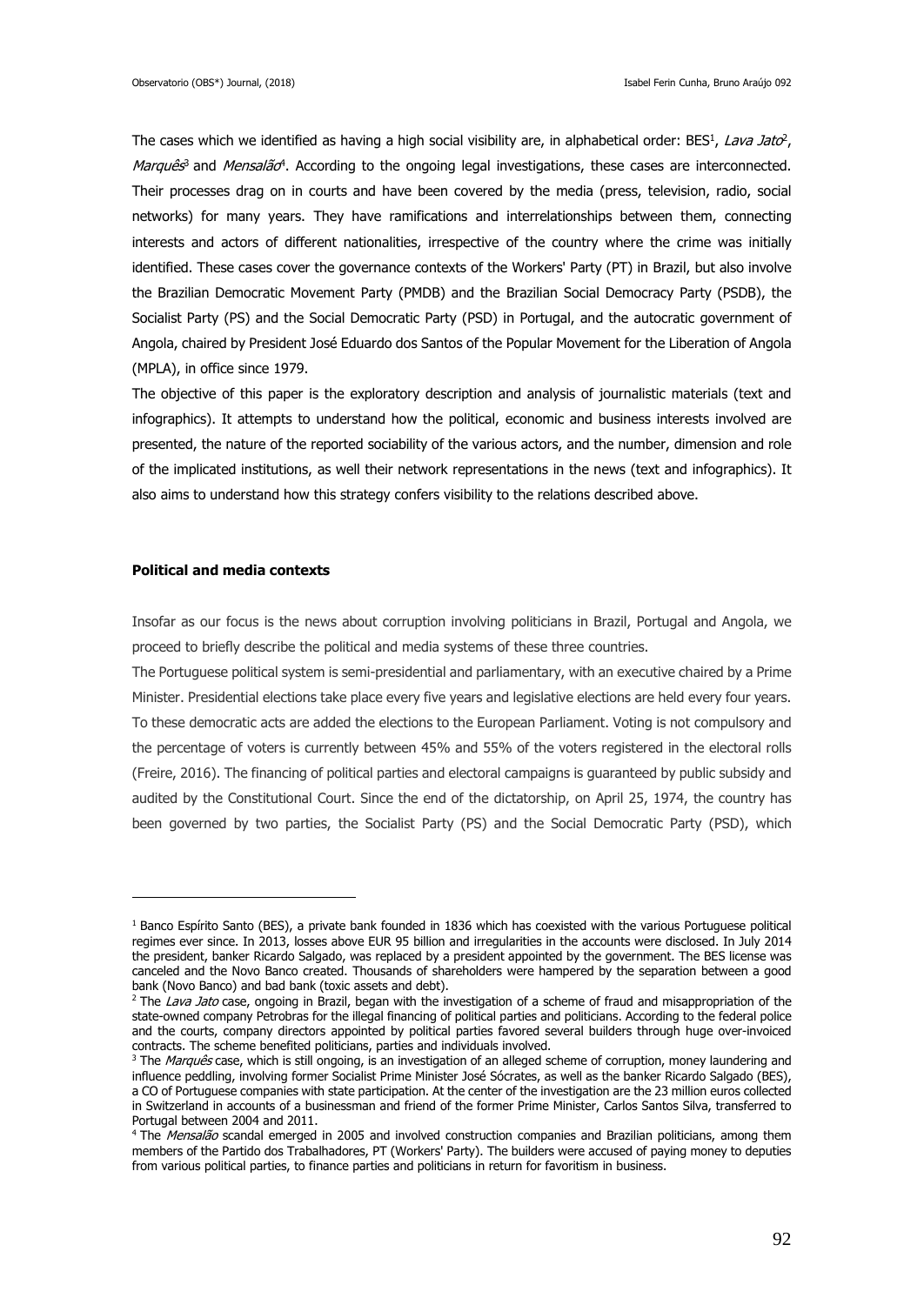alternated in power with occasional alliances with other party formations, Party of the Social Democratic Center (CDS-PP), the Portuguese Communist Party (PCP) and, more recently, the Left Bloc (BE).

Brazil is a federation of 26 states and a federal district whose political system is presidential. The President of the Republic combines the functions of head of government and head of state. Voting is compulsory and voters are called to vote every two years to elect representatives for four-year terms in general and municipal elections. At the federal level, the general elections involve the President of the Republic, federal deputies and senators; at the state level, state governors and state deputies. The municipal elections aim to elect the mayors and councilors of the 5,570 municipalities of the country. The financing of the campaigns has historically been carried out by the private sector, especially by large companies, namely state-owned or with declared interests in public works, but this was banned in 2015 by the Federal Supreme Court.

The Brazilian political system is multiparty, and there are now 35 parties, according to the Electoral Court. Despite partisan dispersion, federal government has been disputed by two parties over the last twenty years, the PSDB and the PT, center-right and center-left parties, respectively. In the government, in addition to joining smaller parties, the PT and the PSDB made alliances with the PMDB, which occupies the center of the party spectrum.

Angola officially became a multiparty republic in 1991 and, after passing a constitution in 1992, held elections to elect a President and a Legislative Assembly that same year. The result of this democratic act granted the single-party, the Popular Movement for the Liberation of Angola (MPLA), the legislative majority, although the president José Eduardo dos Santos, of the same party, was not elected in the first round. Angola endured a long civil war which ended with the death of the leader of the largest opposition party (UNITA). The parliamentary elections were then postponed until 2008, when the MPLA secured a majority in parliament but failed to re-elect President José Eduardo dos Santos. In 2010 the constitution was changed, maintaining the rules for the parliamentary elections, but giving the most voted party the power to elect the President, who to this day is José Eduardo dos Santos. In Portugal and Brazil, justice is, constitutionally, independent from the political power, but this autonomy tends to be conditioned by it in different degrees. In Angola, justice is entirely subordinate to the president's dictatorial power.

The characteristics of each country's national and political culture directly influence how elites relate to res publica (Blankenburg, 2002; Johnston, 2005) and, therefore, the type of corruption. Corruption also depends on the economic and political pressures, not only national but also international, within the context of the globalized market. Therefore, a single scale of corruption applicable to all countries cannot be applied, since each country will have its own cultural specificity, with different degrees of democracy and transparency of political and social institutions, and a different capacity and availability of citizen participation and mobilization. Moreover, according to the liberal focus of these authors, the characterization of corruption depends on the degree of markets openness, but also on the mechanisms for its regulation.

From this liberal point of view, Johnston (2005) proposes four major categories for the observation of corruption, identified as follows: *Influence Markets, Elite Cartels, Oligarchs and Clans*, and *Official Moguls*. This typology, based on the inevitability of a growing globalized economy, is founded on the credibility of public and private institutions according to the type of governance, as well as on the opportunities for participation and well-being offered to citizens by open market societies. In light of this proposal, we could situate Portugal at a stage where it accumulates indicators inherent to both the Elite Cartels and to the Influence Markets. This period is characterized by the fact that public institutions are under great pressure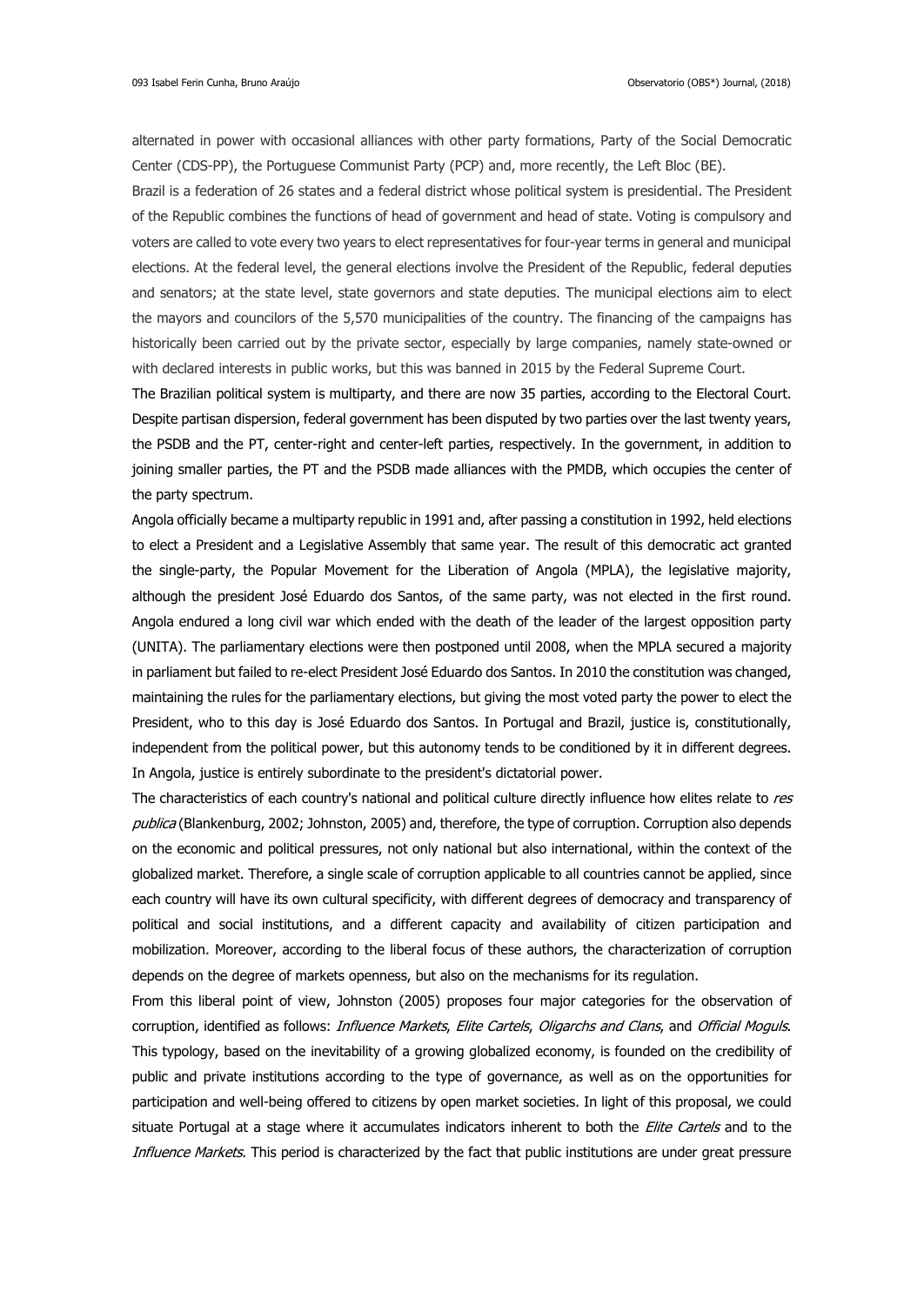from the international financial markets, which forces national elites to change their accumulation strategies. The same proposal places Brazil in a phase where we can find overlapping elements inherent to the characteristics identified in the syndromes called *Oligarchs and Clans* and *Elite Cartels*, as well as *Influence* Markets. In this amalgam of tensions, public and private institutions are highly discredited and citizens tend to exert pressure (mainly on the streets) demanding their regeneration. In Angola, we identify the indicators of Oligarchs and Clans, particularly in the behavior of political elites who benefit from the advantages offered by global markets, keeping more than 90% of the population in a deficit of citizenship, participation and consumption.

The media systems of these countries also present different genealogies: In Portugal, there exists a public sector and a private sector; In Brazil, the private sector is hegemonic and there exists a small public sector; In Angola, a public sector controlled by the government of President Eduardo dos Santos predominates and the private sector is conditioned to the interests of the ruling party and its representatives.

As in most European countries, the media system in Portugal emerges from a structuring public sector, although it also includes private activity since its foundation. The Salazar dictatorship (1933-1974) directly influenced media activity, with all its censorship and governmental control, but allowed private operators identified with the regime. Portugal's accession to the European Union (1986) had consequences for the liberalization and deregulation of the Portuguese media system, namely the privatization of a large part of the press and radio and the end of the state television monopoly  $(RTP)$ , as well as the emergence of private televisions in 1992/93 (*SIC* and *TVI*). In the new millennium, the Portuguese media system acquired new configurations due to the entry of foreign capital, namely Angolan and, since 2016, Chinese. Among subscription television channels are the Brazilian Rede Globo (owned by the Marinho family) and Record (owned by the Brazilian Universal Church of the Kingdom of God), attracting large audiences.

The Brazilian media system has, since its origin, a strong and dynamic private sector which subsisted during the dictatorship and military regimes. This is the case of TV Globo, from Grupo Globo, owned by the Marinho family, which as of 1965 raised a media group in Latin America consisting of television channels, print newspapers, news agencies, radio stations and internet portals, but also film, publishing and music industry. Other main media conglomerates in the country are held by family groups: *Grupo Folha*, from the Frias family; O Estadão, from the Mesquita family; or Editora Abril, from the Civita family. We also highlight two other characteristics of the Brazilian media system: the weight of religious organizations and the direct involvement of politicians in television stations.

In Angola, there exists a public sector dominated by the ruling party, which, through the Jornal de Angola, the Public Television of Angola (TPA) and the National Radio of Angola and its affiliates, constitute the official voice of the Angolan presidency. The private sector is controlled by the Angolan nomenklatura (generals and relatives of the president-in-office), for example, TV Zimbo, Producer Semba and satellite TV operator Zap. Other groups such as TRP, Impresa and Africa TVI, of Portuguese nationality, and Brazilian groups like Globo and Record, have interests and products targeted to the Angolan Media market. We also emphasize the presence of the Catholic Church on radio, based on Radio Ecclesia, and the role of Folha 8, an independent newspaper supported by the German Konrad Adenauer Foundation.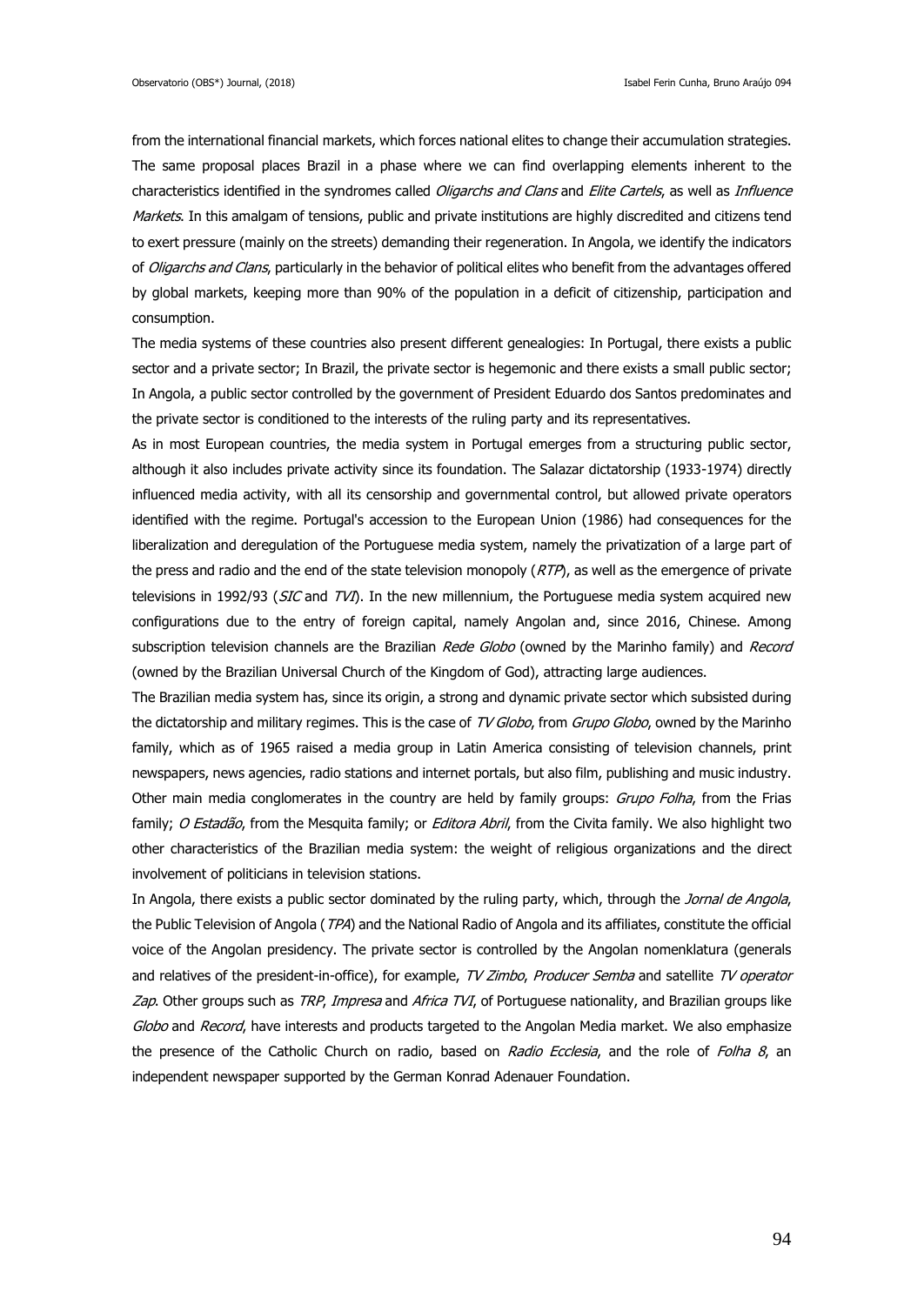### **The construction of networks as a mediatization strategy in the press**

The idea of mediatization has been recovered in the last decade, mainly in Europe, by a group of researchers who attribute to the media a crucial role in globalized societies (Stromback, 2011, Hepp, 2012, Couldry and Hepp, Levingstone and Lunt, 2014). This perspective, which should not be confused with mediacentrism, considers that social institutions are more and more subordinated to media logics, especially those of television, and to the mastery of the image over the text (written or oral). These logics involve the essence of the know-how of the media, such as formats, content, editing, layout, graphics and infographics, as well as rhythms and discourses which tend to shape, in a cumulative way, in the medium and long term, the citizens' understanding and knowledge of the world.

We analyze in five news items how, in different degrees, facts and events are interpreted and relationships are established between actors, individuals or groups. These news items also describe the roles and objectives of these actors, who are mainly high dignitaries of democracy, as well as advance hypotheses for the interpretation of situations or events. At the same time, these news items use infographics as a way of outlining the knowledge about the reported phenomena and events. The infographics arise to fix perceptions of relationships between elements, by relating them to each other in a network, and are an imagistic tool to suggest and conduct readings. For many journalists and academics, infographics is not only a way to make the information appealing, but also a way to present contextualized and complex information, although they admit that its reading involves sophisticated literacy skills (Gray, Chambers and Bounegru, 2012). On the other hand, as suggested in the studies on the mediatization of politics (Stromback, 2011), the description and network representation of corruption phenomena in texts and infographics constitute a contribution to the consolidation of "knowledge" and the construction of a "public opinion" on corruption and democracy.

It is also important to clarify what we mean by network interrelationships. The concept of social network aims to describe sociabilities and interests among individuals, social groups and institutions, with the purpose of establishing connections between actors and identifying the circuits of information transmission and the exchange of "interests". Not all social relationships are pre-established and, for this reason, contacts can occur occasionally and unpredictably. Moreover, the relationships between network elements can be symmetrical or asymmetrical. The first are characterized by the balance between participants and the information made available. The second, by being mainly centered on an actor whose function is to control not only the information, but also its quality. From this position of asymmetry of the actors in the networks, highly complex relations take place between them, characterized by the constitution of strong and weak ties and by the emergence of positions of domination, subservience or isolation. Actors can also create smaller nodes or subgroups within an integral network (Mercklé, 2004, Lemieux and Ouimet, 2008).

In fact, the idea of network has been very present in the journalistic coverage of corruption phenomena, both in Portugal and in Brazil. The news describing corruption emphasize interpersonal relationships, acquaintances, friendships, scheduled meetings and scenarios which frame the circles of power within a chain of relations guided by economic, political or personal goals. In the journalistic coverage of corruption, the structures of interpersonal communication are described and defined after the identification of the actors, their functions and positions in the network and the links which they establish among themselves. In this context, the actors function as nodes.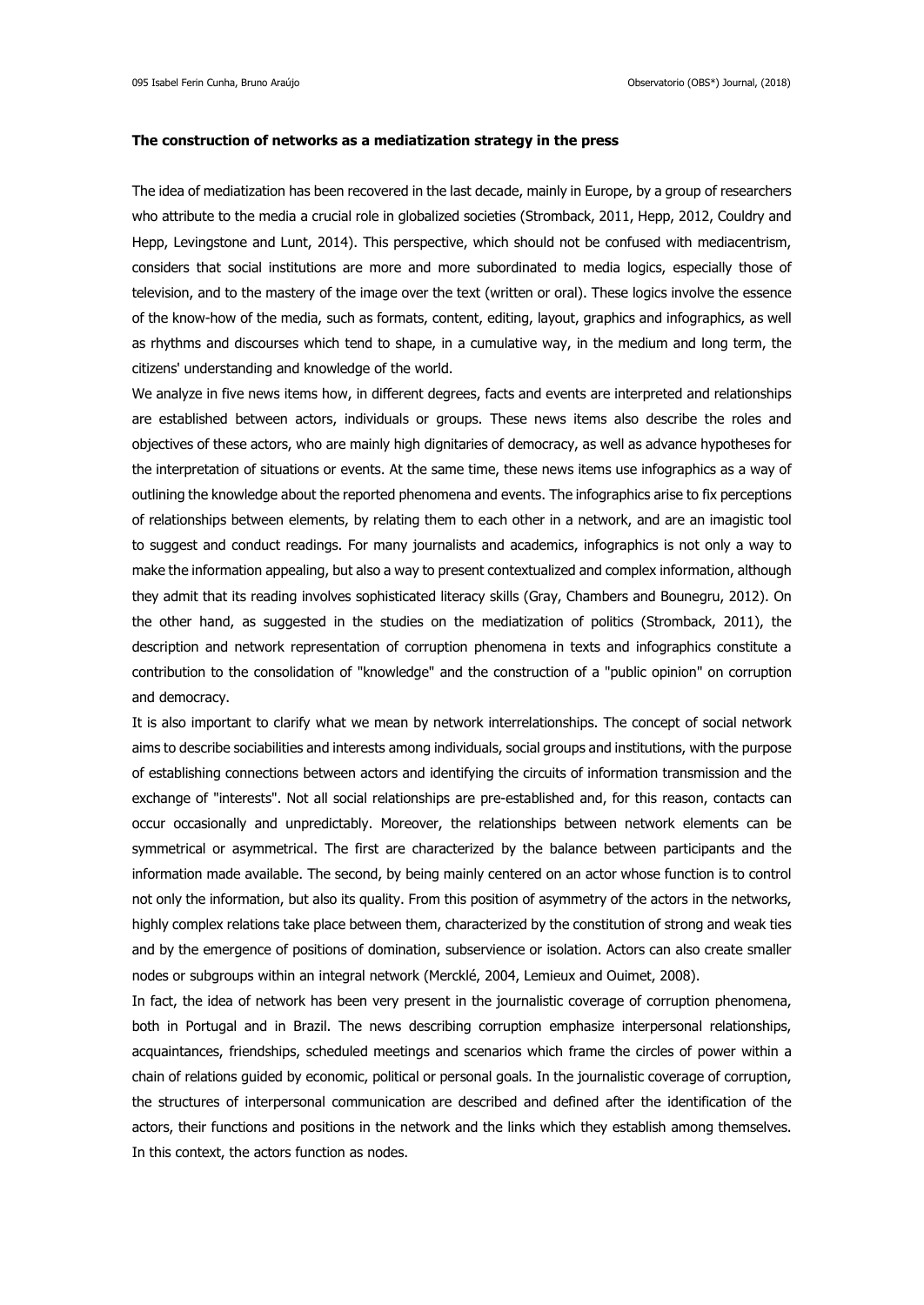The networks built in the news about corruption are also materialized in infographics in which the nodes (singular actors or institutions) and the arcs (links) suggest specific readings due to the visibility given to the graphic elements. These networks can focus on individuals (eg. politicians, bankers, businessmen, civil servants), but also on institutions (eg. state enterprises, public or private enterprises), show inner cores (eg. in countries or companies) and external centers of corruption (in countries and companies). The links which relate the actors point to relationships of power and complicity and configure plots to achieve certain goals. Based on the evaluation of the density of connections, we can also observe the power circles and national interests, as well as their relations with international interests, generally linked to the interests of the Portuguese-speaking countries economy. In this last perspective, it is also possible to map influence peddling, an activity which emerges mainly from cultural / social capital legitimately acquired in governmental and / or institutional functions, but which is diverted or used to one's own advantage, partially or totality, often under the cover of the so-called economic diplomacy (Zaharna, Arsenault and Fisher, 2013). In the following analysis of the news and infographics we will identify the actors — especially those who constitute the nodes — and their functions, the quality of the referenced links — also considered arcs —, as well as the proposed motivations.

## **Exploratory analysis of news: texts and infographics**

1

The first news item which we describe and analyze, accompanied by infographics, was published on July 24, 2015, in *Semanário Sol*, with the title "Brazilian scheme arrived in Portugal by diplomatic bag" (Teia do Brasil chegou a Portugal por mala diplomática) (Figure 1). Signed by Carlos Diogo Santos, the text seeks to summarize the various relations between the cases Lava Jato and Marquês, and is organized according to the lead: "Brazil has sent Lisbon a request for international aid in the context of the largest money laundering in that country's history - Lava Jato. The letter rogatory sent to the Attorney General's Office (PGR) officialized what has long been known: the mega-processes of the two countries are interconnected". And the following subtitles: "What connects Lava Jato to Portugal?", "Lava Jato crosses Portugal in the week when the Court of Appeal once again refuses the release of Socrates from the Évora prison"; "What is the link between the Operation *Marquês* and Brazil?"; "What the Lava Jato is."

The news emphasizes the direct interconnections of the investigations in both countries, having in its center the Odebrecht company, which is involved in the Lava Jato case in Brazil, and its associates in Portugal (Bento Pedroso Construções and Grupo Lena). These companies were part of a construction consortium (Elos consortium) in Portugal for high-speed rail and a hydroelectric dam. The corruption scheme in Brazil, investigated in the Lava Jato case, centered on the state-owned oil company Petrobras, involved bribes paid to managers of the Brazilian oil company by a Portuguese bank - later intervened by the Portuguese State (BANIF)<sup>5</sup> - as well as by Brazilian construction companies and Portuguese telecommunications companies. It should be noted that this process included influence peddling, money laundering and crimes against the

<sup>5</sup> BANIF (Banco Internacional do Funchal): In December 2015, BANIF was intervened by the Portuguese State. Under this process, its good quality assets were sold to the Spanish Bank Santander Totta. The business involved a total of € 2.25 billion in public support, of which  $\epsilon$  1.766 billion covered directly by the state.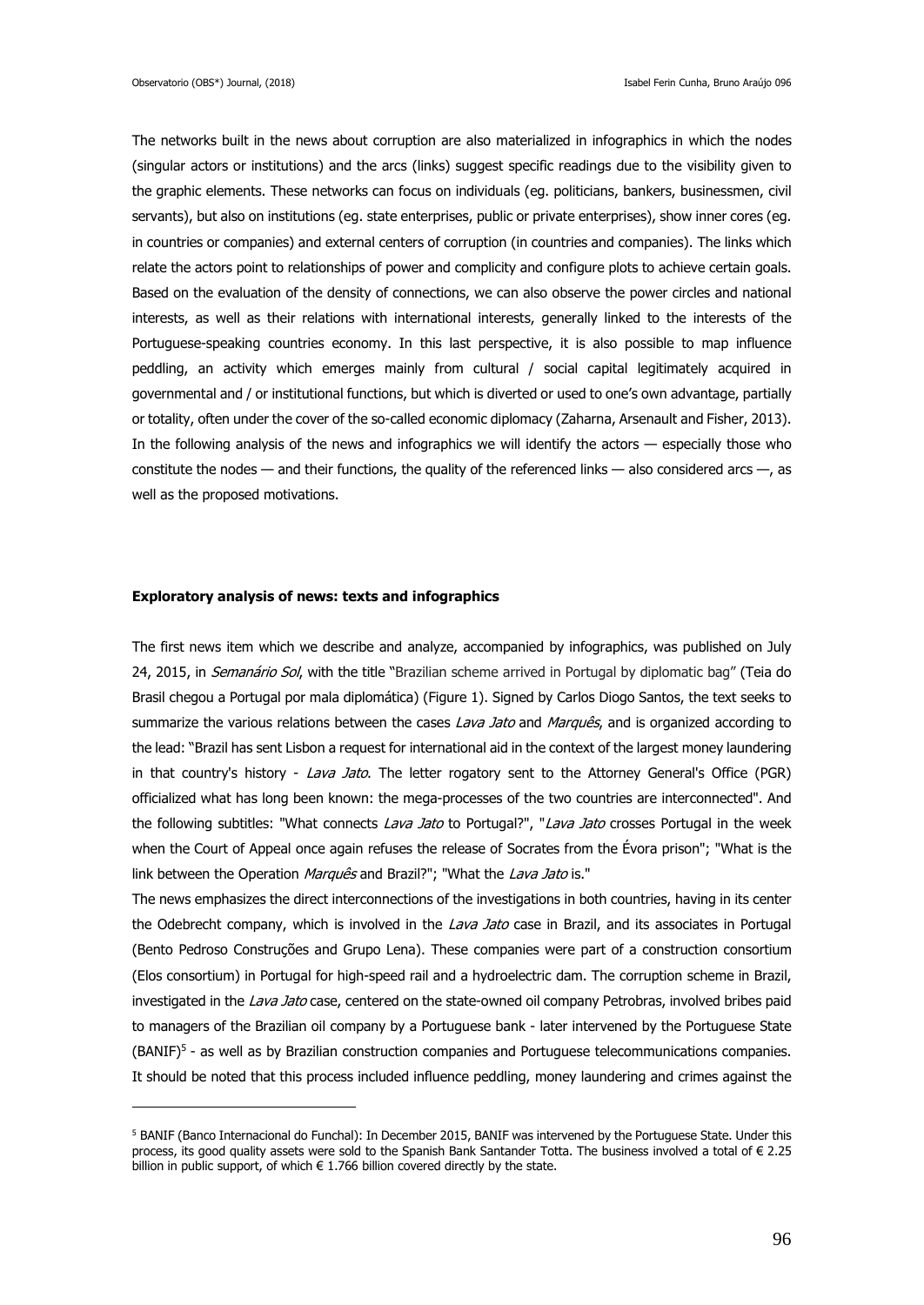state. The description is centered, respectively, on the former Portuguese Socialist Prime Minister José Sócrates and on the former president of Brazil Luís Inácio Lula da Silva of the Workers' Party (PT). Also noteworthy is the involvement of ex-ministers, administrators of private companies (constructors and a pharmaceutical company) and Portuguese and Brazilian state companies, as well as offshores and two Portuguese banks which collapsed between 2014 and 2015 (BANIF and BES).

The arcs (links) which aggregate the nodes (actors) described in the weekly *Semanário Sol* news can be synthesized into four main categories (Mercklé, 2004; Lemieux and Ouimet, 2008): The "motivations" category, which highlights the interest of those involved in the accumulation of political, economic and social capital; The category "connection", which identifies similarities and differences between actors and institutions; the category "density", which maps the quality of the relations between actors and institutions and, finally, the "cohesion" category, which describes the structure and objectives of the groups. The text is balanced and it has a generally neutral tone, although it sometimes uses some irony, in the way it describes the involvement of political agents, namely the former Portuguese prime minister and the former Brazilian president, as well as the performance of the Portuguese and Brazilian public and private companies. The infographics which accompany the text show the half-body photo of the former Portuguese Prime Minister José Sócrates on the right and, on the left, the half-body photo of the former president of Brazil, Lula da Silva. The illustration, in the form of a network, is colored and aims to represent the links between the cases Marquês (Portugal) and Lava Jato (Brazil). The central element is a node — a photograph of the two smiling politicians — where connections converge. The network is graphically constructed around the central node, including ten more nodes, three of which are represented by the faces of political agents who were already accused in the cases in Portugal and Brazil, and seven other nodes, identified by the names of the companies involved. The illustration is accompanied by captions explaining the roles of actors (political agents and companies), the actions undertaken by them and the roles played in the reported cases.



# **Figure 1:** Representation of the cases *Marquês* (Portugal) and *Lava Jato* (Brazil) in the weekly *Semanário* Sol (July 2015)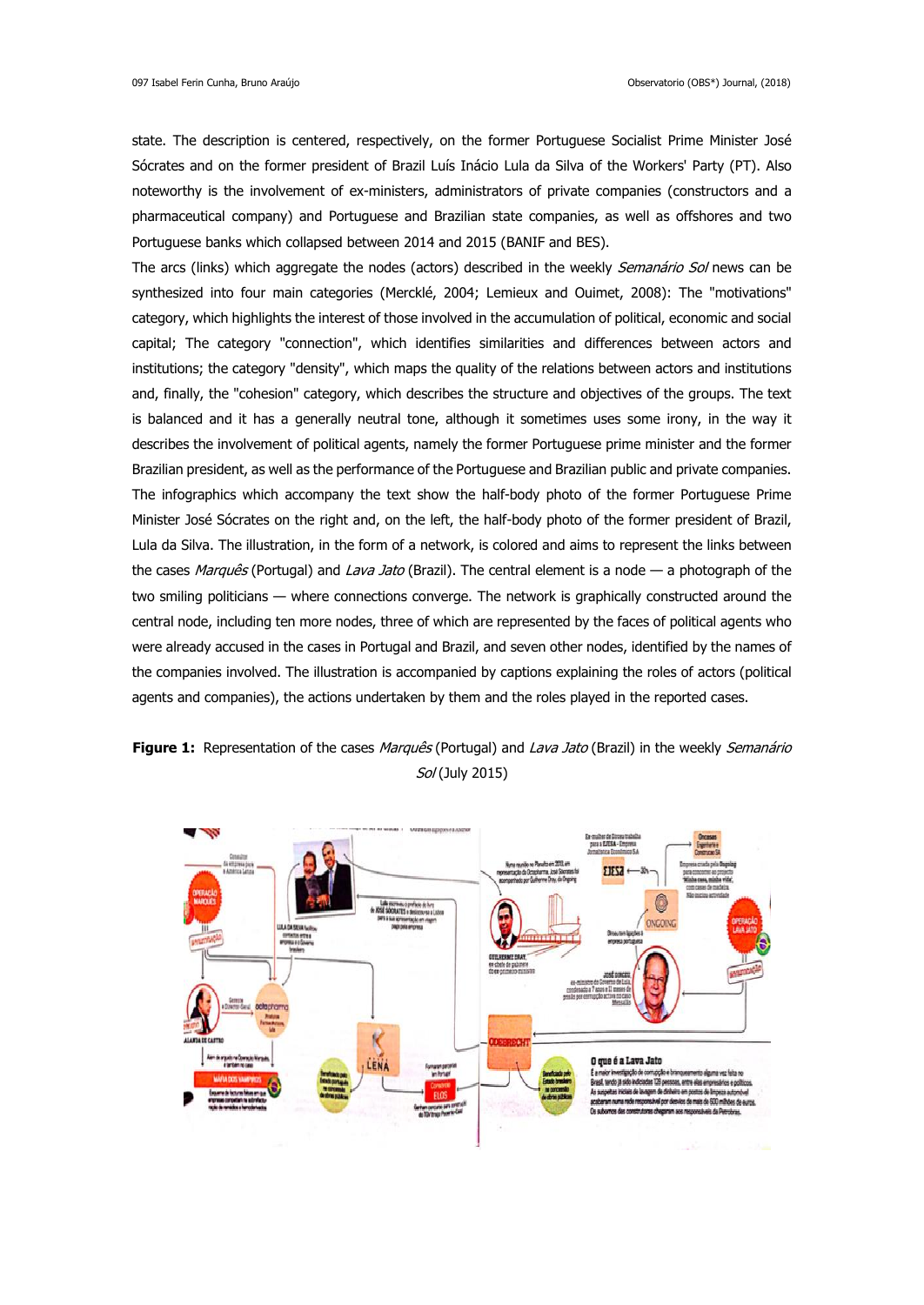Not all the links established in the journalistic text between Portuguese and Brazilian agents and companies are present in the infographics, namely those which relate a former socialist minister (Armando Vara<sup>6</sup>) to the branch of the Brazilian construction company Camargo Correa in Africa, with interests in Angola. Similarly, there is no reference in the illustration to the intervened Portuguese banks (BANIF and BES) and the meeting which allegedly took place between the former Brazilian president and the then Portuguese Prime Minister, Passos Coelho, of the Social Democratic Party (PSD), to facilitate the participation of a Brazilian company in the purchase of a Portuguese state-owned company.Therefore, the illustration omits data and highlights the political actors in the central node, namely the former Portuguese Socialist Prime Minister and the former president of Brazil, portrayed as "influential traffickers" and informal "lobbyists", favouring market interests.

It is important to note the centrality assumed by the former president of Brazil (Lula da Silva) and the former Portuguese prime-minister (José Sócrates), which indicates the effectiveness of networks of political sociability in the Lusophone Space and the contexts and practices which these relations provide. The illustration places them in the position of promoters and intermediaries of economic interests of companies which would have advantages in relying on the political potential of both to secure their business in the Portuguese speaking countries. In this sense, the relationships represented in this infographic indicate the involvement of political and business actors in sociabilities or plots constituted by allegedly illegal practices. All these evidences, namely the influence peddling, point out to a scenario of negotiations between companies operating in the Lusophone Space to acquire a larger dimension in a hegemonic Anglo-Saxon globalization.

In the Portuguese online newspaper *O Observador*<sup>7</sup>, this news item is inserted in the section "Justice", under the title: "Lava Jato in 5 graphs. How the Brazilian case crosses several processes in Portugal", followed by the lead "Operations *Marquês, Monte Branco*, BPN<sup>8</sup>. The Brazilian scandal crossed several national processes. 5 graphics to understand the web of connections which the PGR (Attorney General of the Republic) will help to investigate". Then comes a photograph of former President Luiz Inácio Lula da Silva over the caption: "The former Brazilian president, Lula da Silva, is suspected of influence peddling in an international commercial transaction within the Lava Jato process". The news is signed by Maria Catarina Nunes (Portuguese author of the text) and Milton Cappelletti (Brazilian author of the infographics).

The subtitles of this news piece are "Lula da Silva's journeys", "Lula da Silva and the conversations with Passos Coelho", "Operation *Monte Branco* and Case BPN", "Operation Marquês and Armando Vara", "TGV<sup>9</sup> and Operation *Marquês*". They are accompanied by infographics illustrating the facts and relationships described in each of the five subheadings, which are referred to as: "A web of relations between companies

1

<sup>6</sup> Armando Vara: former minister, friend of prime-minister José Sócrates, former manager of Caixa Geral de Depósitos, the Portuguese public bank, former vice-president of Banco Comercial Português, a private Bank, convicted in another corruption case, Face Oculta (Hidden Face).

<sup>7</sup>http:/observador.pt/2015/07/21/lava-jato-5-graficos-caso-brasileiro-cruza-varios-processos-portugal/

<sup>&</sup>lt;sup>8</sup> These are the names of corruption cases that are under investigation in Portugal. The former prime minister of Portugal is a defendant in the first two. The last case, BPN (Banco Português de Negócios), which resulted in the collapse of the bank, is allegedly related to the Monte Branco case.

<sup>9</sup> TGV - High Speed Rail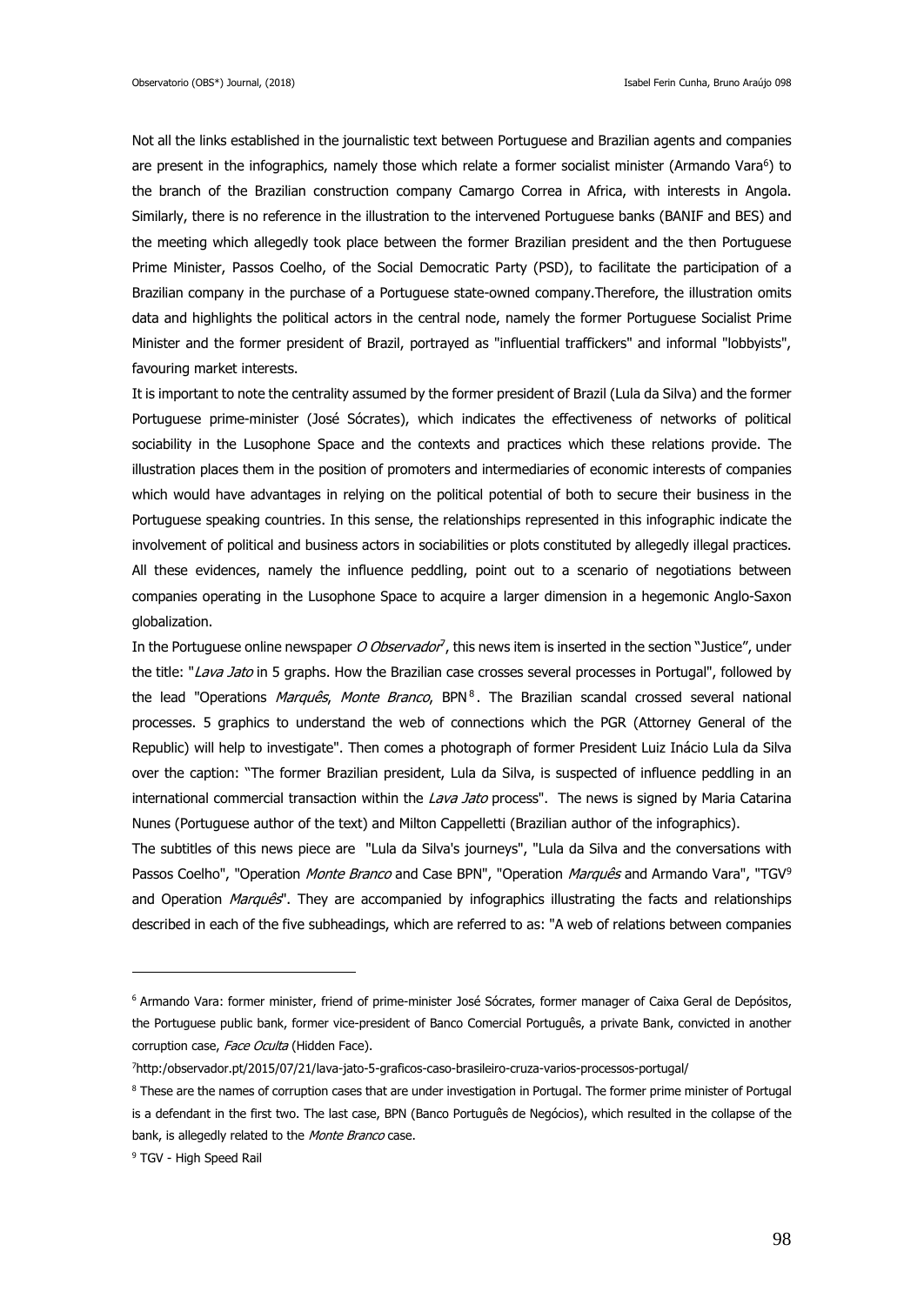and people which O Observador tried to simplify in 5 infographics". In this exploratory work, we will analyze the whole of the news item, but only focus, for reasons of space, on the first infographics (Figure 2).

The text points out that business between Brazil and Portugal has grown visibly in recent years, promoted by the former Brazilian president Lula da Silva, who "valued the connections with Portugal". The article shows that the cases of corruption investigated in Brazil, with developments in Switzerland and Africa, had repercussions in Portugal, given the close relations between actors and institutions. The names of those involved and defendants in Portugal, such as the former Portuguese Prime Minister, José Sócrates, and the former Socialist Party minister and former administrator of the public bank Caixa Geral de Depósitos (CGD), Armando Vara, are cited. It is mentioned that the money was handled by a wealth management company (Akoya) and a bank (BPN), and which bankers were involved in this case (Ricardo Salgado, bank BES, and Oliveira e Costa, BPN bank). It is pointed out that, in Brazil, the construction company Odebrecht is "at the center of one of the largest corruption networks in Brazil, known as Operation Lava Jato". It is also mentioned that the president of the construction company Andrade Gutierrez and others, who were involved in businesses between the Portuguese telecommunications company PT SGPS and the Brazilian Oi, were also arrested.

The five infographics which accompany the news article are intended to "tell" or "show", graphically and visually, the relationship between the different referenced actors. The first infographics, which we will analyze next, is entitled, like the subtitle "The Lula da Silva trips" (Figure 2). The construction company, Odebrecht (which is shown in red), is presented as a central actor. The infographics show two figures representing the former President: one on the top and one on the bottom right, both of them functioning as actor nodes. From the first node above, three black arrows (links) connect it to three places (Cuba, Africa and Portugal), where the actor (former Brazilian President) was supposed to have used his relational capital in favor of the Odebrecht company. A red arrow links this company (node and central actor) to the former Brazilian President (the node on the bottom right) with the caption "paid Lula 6 trips to Portugal, one of them to present the book of Sócrates". From the same node / actor, a black arrow with the caption "interceded" points to the Brazilian National Bank for Economic and Social Development (BNDES) and, finally, a red arrow with the caption "funded contracts" points back to Odebrecht (the central node).



## **Figure 2:** "Lula da Silva's trips" in *O Observador* (July 2015)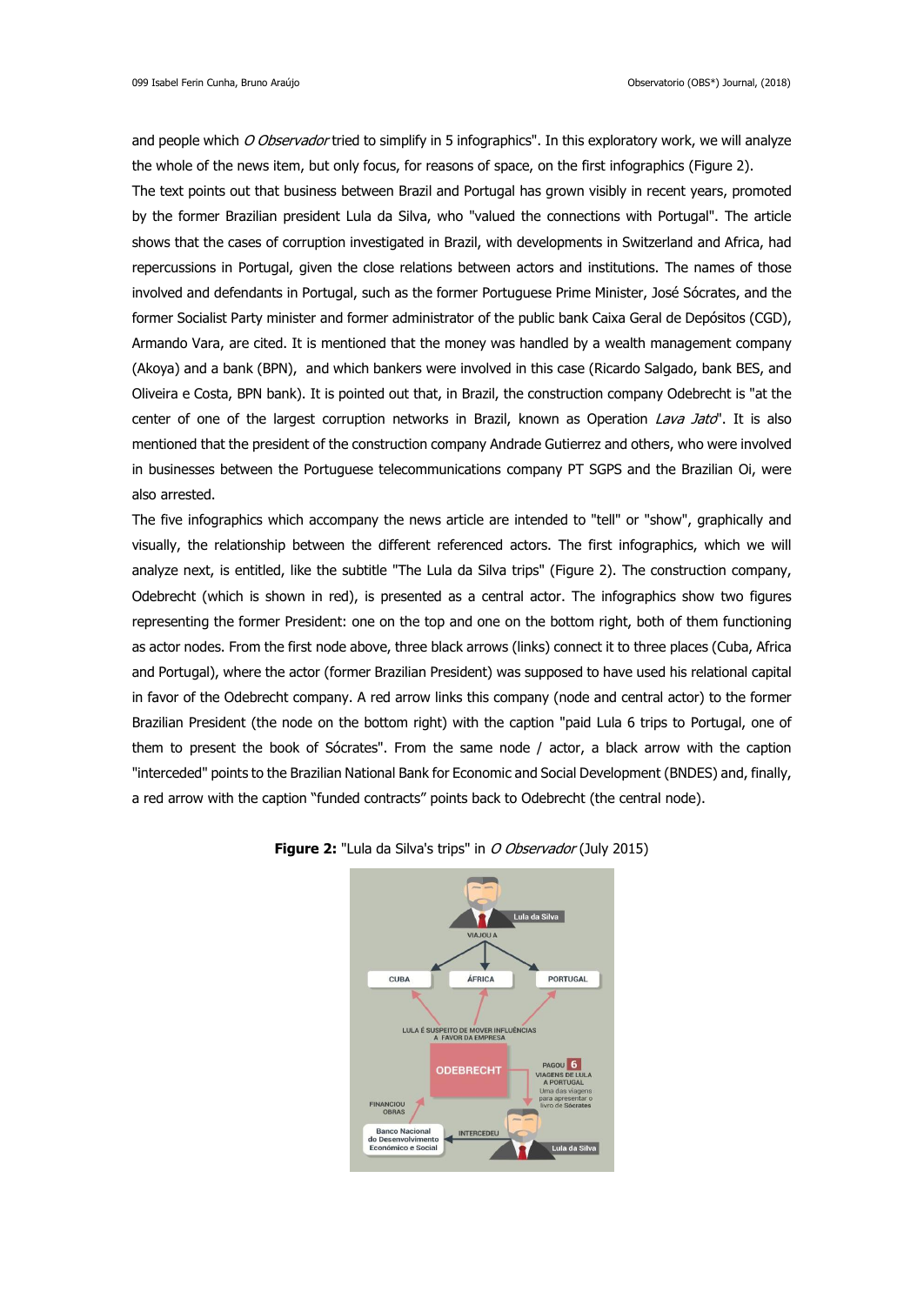This infographic (Figure 2) presents the lobby around the actor, former president Lula da Silva, and his political travels. The image suggests eventual "influence peddling in an international transaction", namely within economic diplomacy. It is well known that economic diplomacy relies more and more on the economic and relational capital of former politicians, but the illegality of this transaction lies in the compensation eventually paid by the company. In the infographics, the trips made by the former President to Portugal are still present but, besides the presentation of the book, the motivations of these trips are left unclear, and only referred to as "meetings in Lisbon with Brazilian entrepreneurs linked to that construction company". In the texts which follow the subtitles, as well as in the infographics which illustrate them, the interests of the construction company Odebrecht (always a central node / actor) are given great prominence, although the political actors also have great visibility, former Brazilian president and former prime ministers of Portugal (Passos Coelho and José Sócrates). Under the subtitle "Lula da Silva and the conversations with Passos Coelho", the episodes of the purchases and sales of a Portuguese company (EGF) are reported. In this process, the former Brazilian President would have acted as an intermediary, apparently without success, counting "with the sympathy of" opinion makers in Portugal "for the former Portuguese prime minister". Then comes the description of the relation of the company Odebrecht Portugal (which appears as the main actor) with two cases under investigation, the Monte Branco Operation (tax fraud and money laundering) and the BPN case (collapse of a bank due to mismanagement), under the title "Operation Mont Blanc and the BPN case". There is no reference in the text or in the infographics to political and ex-political actors, but only to companies and entrepreneurs whose motivations are tax evasion through money laundering.

The same news story, under the title "Operation Marquês and Armando Vara", describes the relationship of this former socialist leader and the Portuguese public bank (Caixa Geral de Depósitos) with the Lava Jato processes in Brazil and Marquês in Portugal. The infographics which accompany this report also elect, as central actor, the former politician and former administrator mentioned above. In the last subtitle of the same news, "TGV and Operation Marquês", there is a new mention to the Brazilian construction company Odebrecht, through its branch in Portugal (Bento Pedroso Construções), and to the Lena Group (contractor). Both were potential beneficiaries of public works concessions, namely for the construction of the high-speed rail (TGV). The infographics which accompany the text show the Brazilian construction company as a central actor, establishing relations with the consortiums in which it took part, with the presence of Lena Group and the mention of the relation with Operation *Marquês*. We emphasize the density of the bonds between actors (individual and collective) and the cohesion of the objectives, as well as the political and economic motivations presented in the story. It is a descriptive article, using a set of information in a hypotheticaldeductive way.

In the Brazilian site G1.com<sup>10</sup>, the chosen news article is in the section "Politics", under the headline "Operation Lava Jato". The sub-title overlapps a photo of a building (suggesting the apartment being investigated in this operation which belonged to the ex-Brazilian President): "The connections of Lava Jato: Who are the suspects and what, according to PF (Federal Police), was the corruption and money laundering scheme which handled billions and involved Petrobras." Then, in a gray bar graph, other headlines are displayed on the right side: "What: Operation Lava Jato; When: Initiated by the Federal Police on March

1

<sup>10</sup> http://g1.globo.com/politica/operacao-lava-jato/infografico.html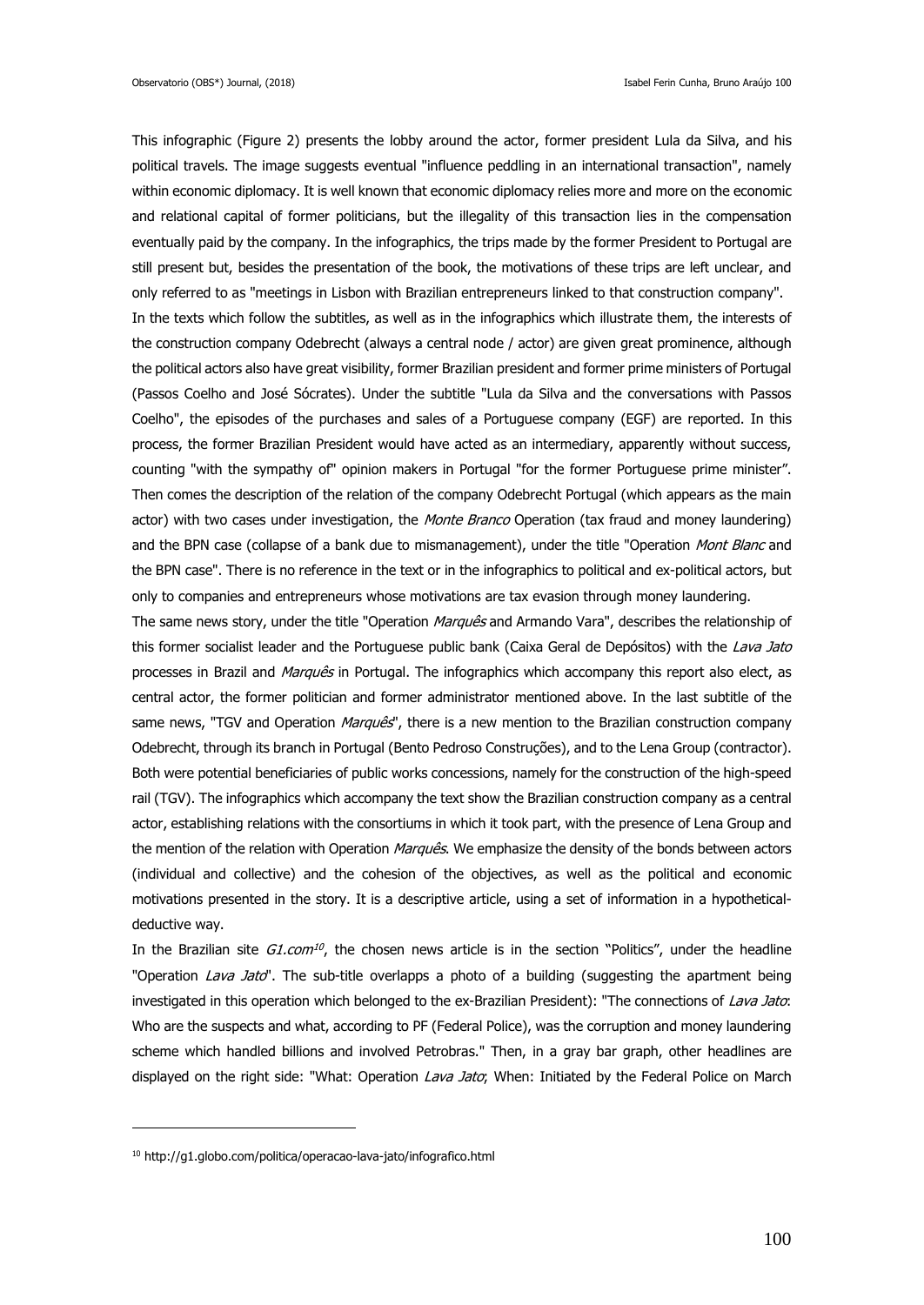17". On the left side, the following headlines: "Suspicions - money laundering by individuals and corporations; payment of bribes to politicians; slush fund to finance allied government parties; corruption of public officials; tax evasion and deviation of public and Petrobras resources".

Going down the page, we can read: "How money was diverted in three steps: understand the scheme, according to the Federal Police and testimonials of rewarded whistleblowers". You can then activate a video which explains the corruption scheme, the people involved and the possible beneficiaries. The article has very little text and is predominantly graphic, with infographics and illustrations about actors (politicians and entrepreneurs, public and private companies), companies, informers, arrestees in the process by company, activity, etc. Finally, always very schematically, the article draws a "research timeline." The credits to the authors of the infographic appear at the end [Edition: Gustavo Miller (content); Leo Aragão (infographics) and Marcelo Brandt (Photography); Infographics: Karina Almeida and Roberta Jaworski; Developers: Fábio Rosa and Rogério Banquieri].

"Who kept what in Petrobrás: Investigation and testimonies indicate that parties controlled directories, according to the Federal Police". This is the headline of an infographic presented in the form of an organization chart which crosses four vertical columns and four horizontal columns. In the first horizontal column, the Administrations and the Parties to which they are linked are identified (Supply to PP, International to PMDB and Exploration plus Gas and Energy Services to the PT). In the second horizontal column are identified managers and directors as central actors, with names, photos and situation in the process: "House arrest", "Arrested", "Denies knowing the scheme" and "In freedom with restrictions". In the third horizontal column appear the names of the frontmen and their functions. They are not represented by photographs, which confers them less visibility. Finally, in the last column, the percentage of bribes charged is shown: 1% for the PP and the PMDB and 3% for the PT.



**Figure 3:** Representation of the Lava Jato case in the G1.com Portal

Under the subheading "Principal informers: money changer, former director of Petrobrás and entrepreneurs and suppliers of the state-owned company have made plea bargain agreements". All these actors are listed, with photos, activities, functions and links. This list is continued under the sub-subheadings: "Other informers: in all, more than 15 plea bargain agreements have been made with the Federal Public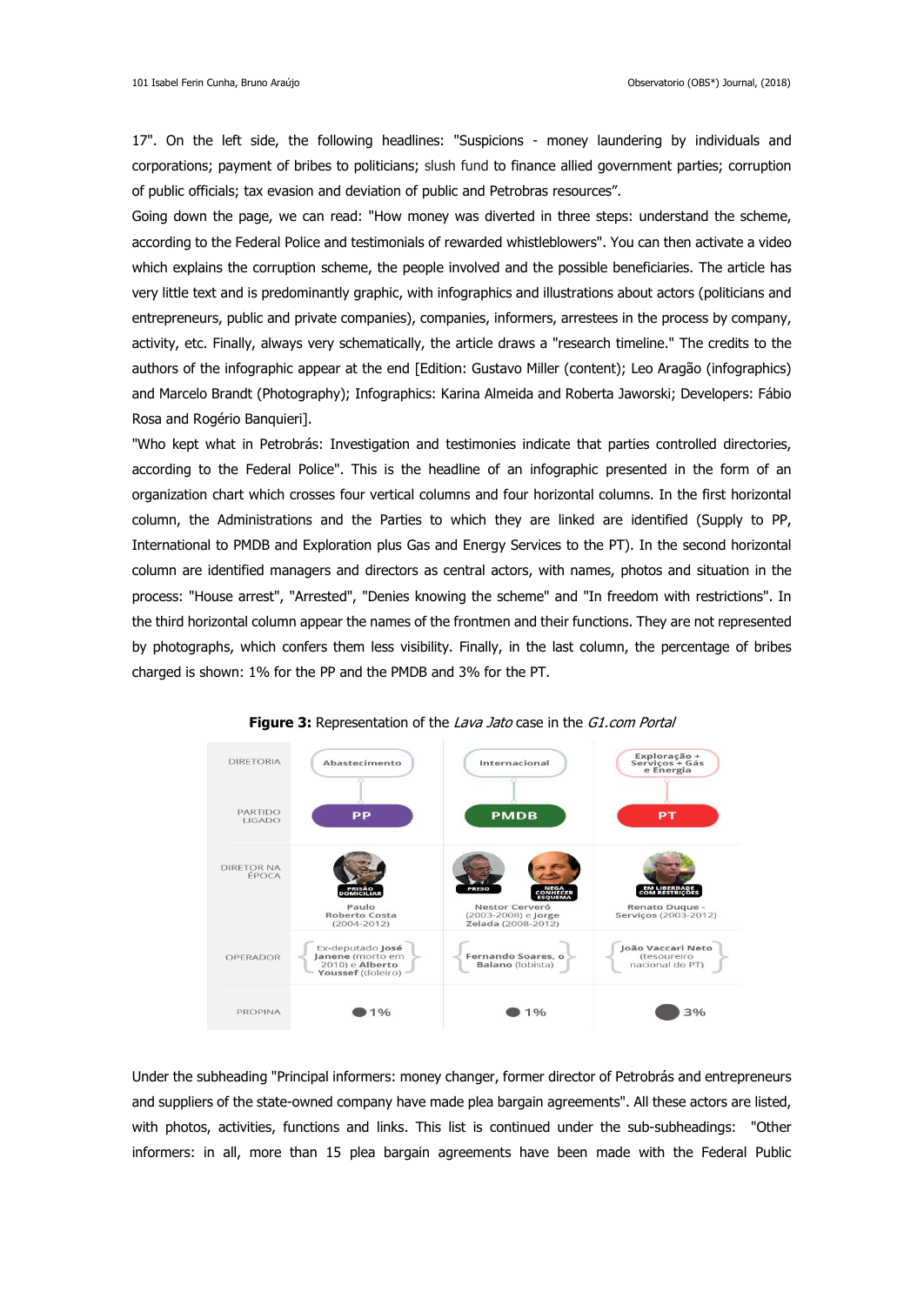Prosecutor"; "Major contracts investigated: Refinery works in Brazil and purchase of Pasadena are on the radar of the Federal Police". This is followed by another infographic where the "Contract", the "Value of the Work", the "Contractors" involved and the "Possible leak" are identified. Next is reported "The situation of prisoners of Lava Jato until now: contractors' director, Petrobras directors and persons related to Youssef were taken to the PF". These arestees are identified by company, crime involvement, functions and legal situation. As we mentioned before, the news story ends with an illustration where the "Timeline of the investigation is drawn: The operation was triggered on March 17 (2014)". It describes the main facts, investigations and events of the Lava Jato process, accompanied by photographs of the actors involved. The fourth article which we analyzed, the second from Brazil, was published on the internet page of the newspaper *O Estado de São Paulo<sup>11</sup>* (Figure 4), in the "Infographics" section. It is entitled "The organogram of an Unprecedented Scandal," with the headline "See how a diversion scheme was set up to supply parties and politicians through a slush fund."



**Figure 4:** Representation of the Lava Jato case in O Estado de S. Paulo (March 2015)

<u>.</u>

<sup>11</sup> http:/www.estadao.com.br/infograficos/politica,o-organograma-de-um-escandalo-sem-precedentes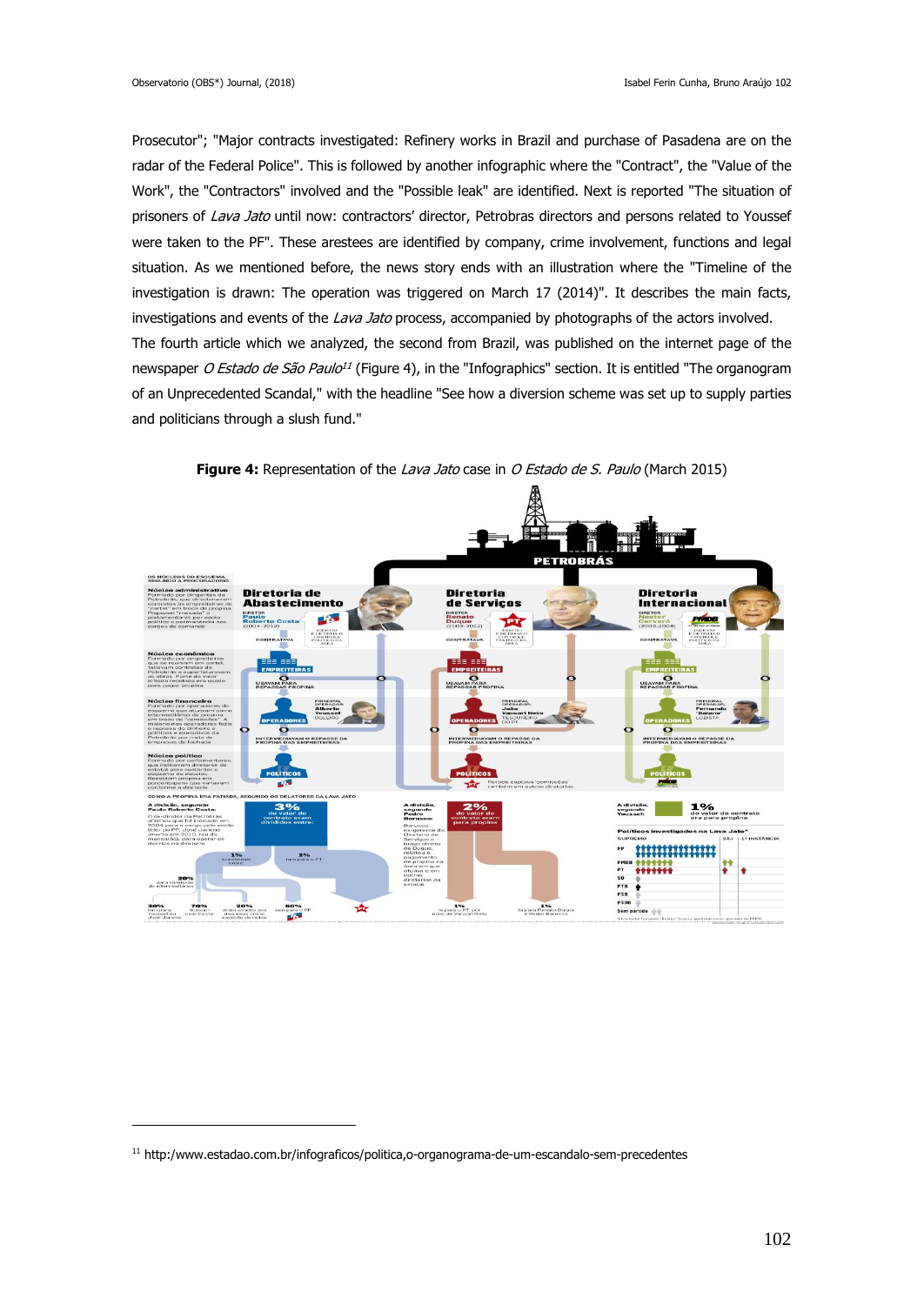It is an infographic with a vertical column on the right entitled "The sectors of the scheme according to the Attorney General", subdivided into horizontal columns: "Administrative sector"; "Economic sector"; "Financial sector"; "Political sector"; "How the bribery was sliced, according to the Lava Jato whistleblowers." It is in this column and in these items that most of the information is found, and then placed in the form of network representation in the infographic. The description of the sectors reveals the *modus operandi* of the leaders, who "channeled contracts to the contractors of the cartel", the bribes paid to parliamentarians, the overinvoicing and the flow of the diverted money. In the last horizontal column we can still read the information about the division of the money provided by the informers: "The division according to Paulo Roberto Costa"; "The division according to Pedro Barusco"; "The division according to Youssef" and "Politicians Investigated in Lava Jato". The organogram presented has, as the central node, the Brazilian petroleum company Petrobrás, linked to three other actors, identified by name and photo. In the base of the infographics, the vertical column reveals the percentages obtained by the parties involved and their respective parties, as well as the investigations in progress.

Through this network organization, which links politicians to companies (contractors), it is possible to perceive the functions of these actors (individual and collective, public and private), the hierarchy of command, the motivations of the crime and how the benefits were distributed, particularly the funding of political parties. The link between actors and their motivations are mapped assertively and based on factual information from prosecution investigations, whistleblowing and court proceedings.

The latest news item which we analyzed was published in *Folha 8<sup>12</sup>*, an online newspaper, which presents itself as "More Than a Newspaper: The Liberty". Its director is William Tonet and its assistant director Orlando Castro. The article was published on January 12, 2015 in "Destaque (Spotlight): Lusofonia" with the title "Mensalão: The Luso-Angolan-Brazilian network". The lead, under the infograph, is: "Miguel Horta e Costa, the former president of Portugal Telecom, current director of BESI and president of the Luso-Brazilian Foundation, was charged in a lawsuit which investigates corruption in international trade". The subheadings are: "Dirceu<sup>13</sup> close to Relvas<sup>14</sup> and Angolan interests"; "The *Mensalão* arrives in Angola"; "The Portuguese-Brazilian network of the José Eduardo dos Santos Foundation". It is signed by Jorge Costa and was initially published on the portal *Esquerda Net*. According to these subheadings and to the investigations carried out in Brazil by one of the detainees in the Mensalão case, the text lists the links between Portuguese politicians and companies (Banco BES and Portugal Telecom, PT), for funding the Workers' Party (PT) of former President Lula da Silva. The article also describes the interests of some of those involved - politicians and former CEO of large Portuguese, Brazilian and Angolan companies - in the expansion of these companies to the Lusophone Space. It highlights the privatization of the Portuguese airline company (TAP), and its political intermediaries in Brazil. Angola is cited as part of the triangulation of illegal financial flows, which would pass through Lisbon (Banco Rural Europa), the Cayman Islands and Cape Verde (International Trust Bank, Banco Fiduciário Internacional).

In the infographics which accompany the text (Figure 5), the newspaper emphasizes three actors (with

1

<sup>12</sup> http://jornalf8.net/2015/mensalao-rede-luso-angolana-brasileira/

<sup>13</sup> Dirceu, José (2003-2005) - Former Brazilian Presidential Chief of Staff of President Lula da Silva (Workers' Party,PT 2003-2011).

<sup>&</sup>lt;sup>14</sup> Relvas, Miguel (2011-2013) – Minister of State for Parliamentary affairs of the PSD (Social Democratic Party) government (2011-2015).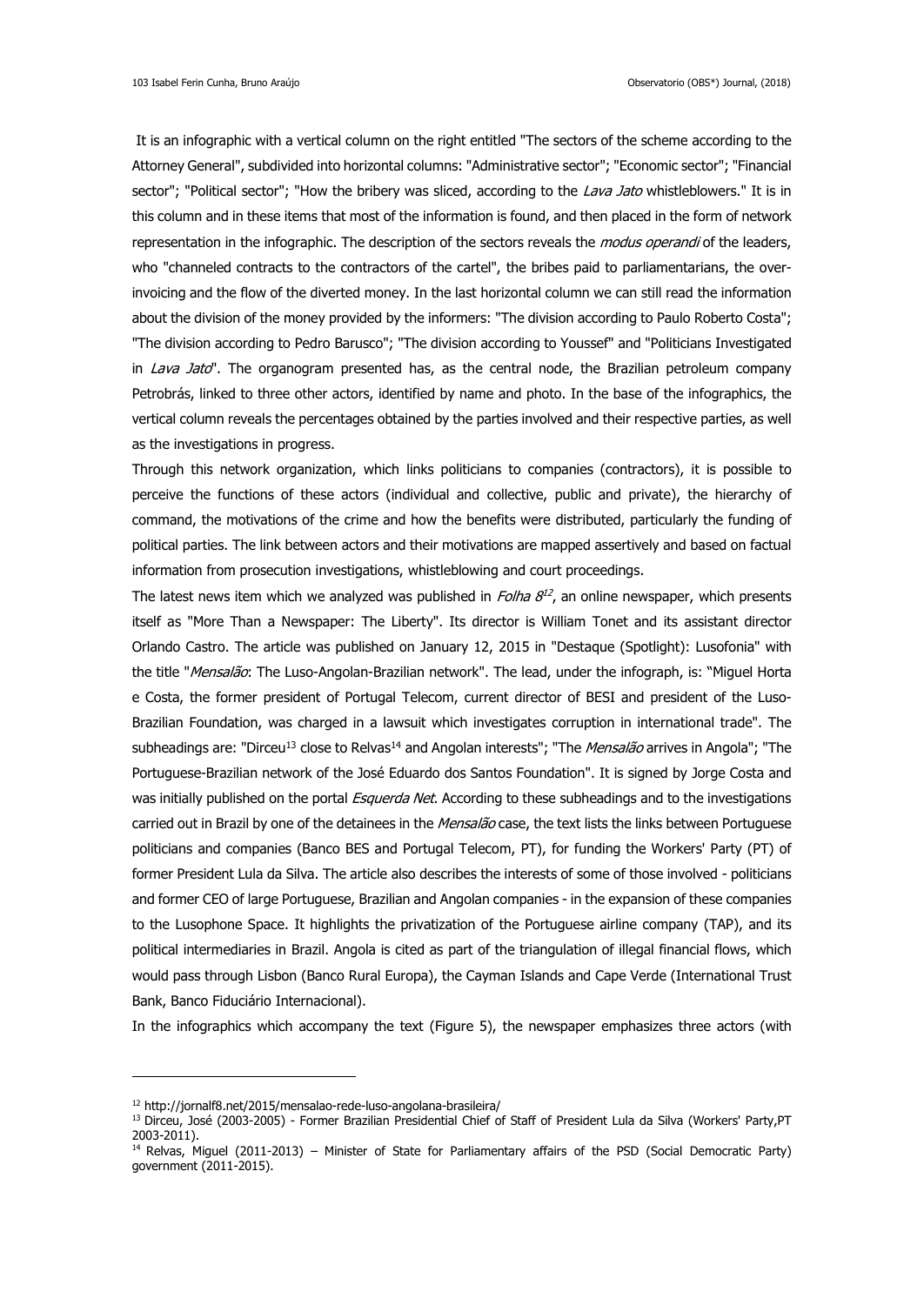photographs and names) who constitute nodes: former advisor to former Brazilian President Lula da Silva, José Dirceu, the president of Angola, José Eduardo dos Santos and a former Portuguese minister of a socialdemocratic government, Miguel Relvas. Eleven other individual actors (politicians, ex-politicians and entrepreneurs) and twelve companies are identified by photographs or logos. The Mensalão case, originated in Brazil, is represented as a transnational scandal, with tentacles in different geographies and contexts of the Portuguese-speaking world, involving companies and banking institutions of the Lusophone Space.



**Figure 5:** Representation of the *Mensalão* case in Angola in the newspaper *Folha 8* (January 2015)

The article highlights the action of Portugal Telecom's former president, Miguel Horta e Costa, who may have been the link with the Mensalão in Portugal, through contacts with former PT Minister Jose Dirceu. This relationship does not have the same prominence in infographics, where the node represented by that actor is secondary. The role of this CEO, a former president of Portugal Telecom with privileged contacts with Banco Espírito Santo (BES), would be to raise funds for the Workers' Party (PT) in Portugal, during the Lula da Silva administration. In return, members of the Brazilian government would work to promote Portuguese business in Brazil.

Figure 5 also highlights the role of the Luso-Brazilian Foundation (FLB), which in 2013 was chaired by the same former CEO of PT, as a node for Portuguese, Brazilian and Angolan interests. The text raises suspicions when it states that Portugal Telecom became a Portuguese-Brazilian company exactly during the period in which two former CEOs of PT, which were part of the corporate bodies of the same Foundation, held the presidency of the telecommunications company. The infographics also show the connections of representatives of Angolan interests, former ex-ministers and politicians, who took up positions at the Luso-Brazilian Foundation. This is the case of two chairmen of Banco Comercial Português (BCP), one appointed by the Angolan oil company Sonangol and the other with links to Finertec, an Angolan company connected to the José Eduardo dos Santos Foundation.

The graphical representation has discrepancies with the text, namely the identification of the main actor and the connections (motivations) of the other actors. We can also observe that the representation of the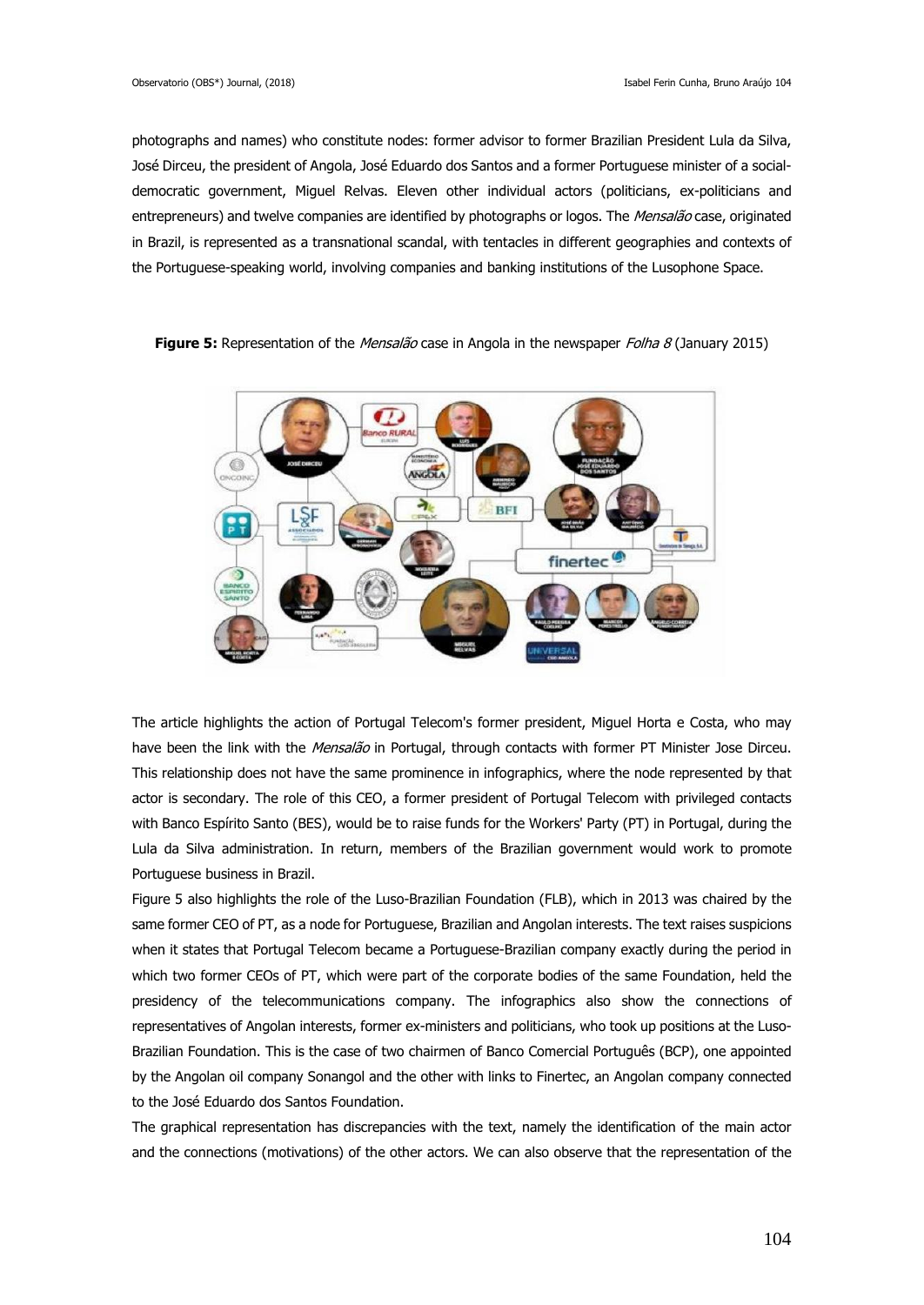network of sociability and interests extrapolates the information contained in the text, besides not being detailed, nor mentioning the dates of the events, nor the functions of the actors.

## **Conclusions**

In recent decades, countries such as Portugal and Brazil have witnessed a growing media exposure of corruption cases. Angola, given the prevailing authoritarian political system, does not have a sufficiently independent press which can investigate and publicize these phenomena with the same intensity. However, we emphasize that corruption, as economists, politicians and academics from various quarters refer, is not characteristic of countries in the South only, either in the geographical south of Europe or in the political / economic South. It also exists in the North, as Stiglitz (2012) points out, corruption is only more sophisticated in the countries of the North, where the American way of corruption prevails, characterized by games of influence and pressure, political and economic, prior to decision-making. Surveys such as the "Transparency International Global Corruption Barometer: Europe and Central Asia" show that the indicators of perceived corruption by citizens come mainly from media content. Three groups of professionals are identified by the respondents as more susceptible to corruption, perceived by the following order: managers and executives, mayors and members of parliament.

Based on the description and analysis of the five news items and their infographics, we can see that the texts build networks of relationships and sociability between actors and institutions in Portugal and Brazil, but also in African countries which speak Portuguese, such as Angola and Cape Verde. Mainly, these networks of relationships involve political actors and public and private institutions. The relations are transversal to political parties, social statutes and national interests, since they bring together actors and institutions originating from different social strata, ideological quarters and nationalities. The news articles emphasize the motivations, not only political and economic, of the agents involved, as well as the connections and the density of the ties that bind the participants. In the descriptions, we can map the political and business connections of each country and between countries of the Lusophone space, particularly the interrelations which connect the high representatives of democracy and the business sectors of the construction and telecommunications. However, we perceive that the exposure of actors and political institutions is much more pronounced than corporate groups and their CEOs.

The news use network infographics to make the "information" more visible, but also to give more visibility to the actors - represented as nodes and recognized by their photographs - and corporate groups. The infographics have a great power of mediatization, in the sense that the graphics and the images acquire a sense of autonomy from the events. At the same time, it tends to consolidate public knowledge about the subject and the actors. In this way, the conjugation between the news story and the infographics constitutes a mediatic logic which accompanies some of the assumptions of the European academics of Mediatization Theories (Stromback, 2011, Hepp, 2012, Couldry and Hepp, 2013, Levingstone and Lunt, 2014). From a comparative perspective, it should mentioned that the two Brazilian news articles give more importance to infographics than to texts, using the former to convey structured and organized information. In both Portuguese news articles, the correspondence between the text and the representation in infographics is partial. This discrepancy is accentuated in the article published in the Angolan newspaper. In the Portuguese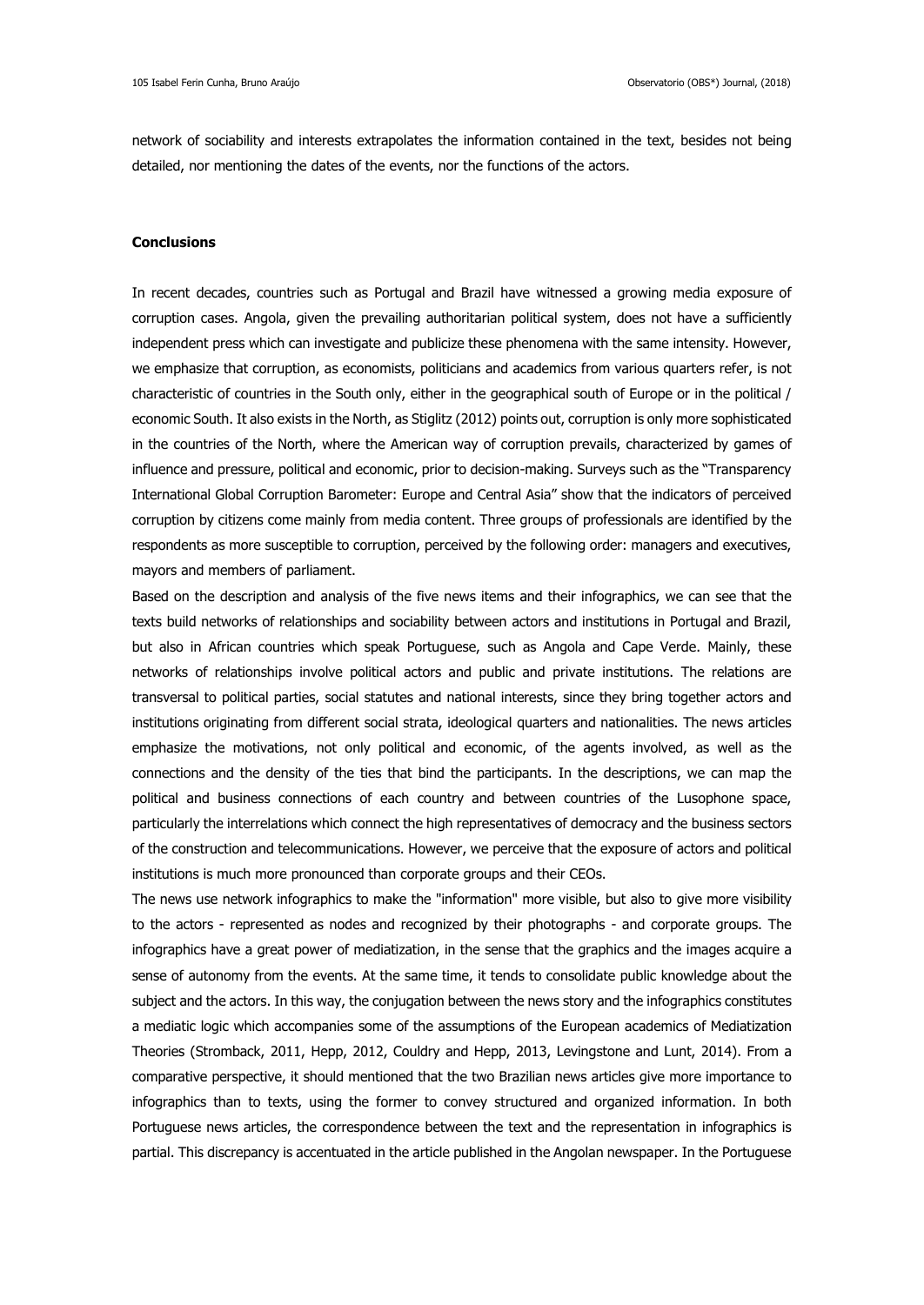case, the substance of the information lies in the written text, while in the Brazilian case the graphic representation consubstantiate the information. In the article published in the Angolan newspaper there are noticeable discrepancies between the substance of the news and its graphic representation.

As we have pointed out, the infographics represent networks of multinational interests sustained by public and private agents. These actors interrelate in the Portuguese-speaking world, creating complex networks of sociabilities and political and economic negotiations. The network configuration of these "Portuguesespeaking sociabilities" gives visibility to the high representatives of democracy in these countries, as well as the CEO of large companies. It also exposes the conflicts of interests between agents and institutions, as well as the possible influence peddling within the economic diplomacy of the country involved. The mapping carried out in the texts and infographics shows, for example, how "elites" transit the same spaces and maintain conflicts of power around valuable and scarce resources and how, in many cases, economic diplomacy leads to misunderstandings and overlapping of public and private interests.

 Despite the adoption of legally or morally reprehensible practices, the texts and the infographics indicate, however, that these elites aimed at structuring business alternatives to hegemonic globalization, which are controlled by companies and capitals outside the Lusophony space. The aim of the actors, as revealed in at least some of the consequences of the cases reported and analyzed, independently of the illicit processes and procedures, seems to be to widen the scope of action of the national companies of each country, reinforcing the potential of the Lusophone Space market.

We also note the different relationship between media and justice in Portugal and Brazil, being clear that journalistic coverage in Brazil relies on access to legal proceedings. In this sense, the news lists illicit acts, situations and scenarios where corruption occurs, as well as the name and data of large numbers of defendants and their legal situation. In Portugal, where "secrecy of justice" obeys stricter rules, news information is less precise and, for this reason, we find that it has a less assertive, more hypothesis-based discourse.

In the course of this exploratory approach, innumerable issues have arisen, not only about corruption and the complex way it presents itself, but also about the epistemological challenges, particularly methodological ones, concerning networks of sociability. We therefore consider that these are challenges that must be faced by the investigation of these phenomena, in the context of the social sciences and the studies on mediatization.

## **References**

- Blankenburg, E. (2002). From political clientelism to outrighy corruption -The rise of the scandal industry, Political corruption in transition: a sceptic's handbook. CEU Press, Central European University Press, 149-165.
- Couldry, N., Hepp, A. (2013). Conceptualizing Mediatization: Contexts, Traditions, Arguments, Communication Theory, v. 23, (3), 191-202.
- Cunha, I. F., Serrano, E. (2014). Cobertura Jornalística da Corrupção Política: sistemas políticos, sistemas mediáticos <sup>e</sup> enquadramentos jurídicos. Lisboa: Aletheia.